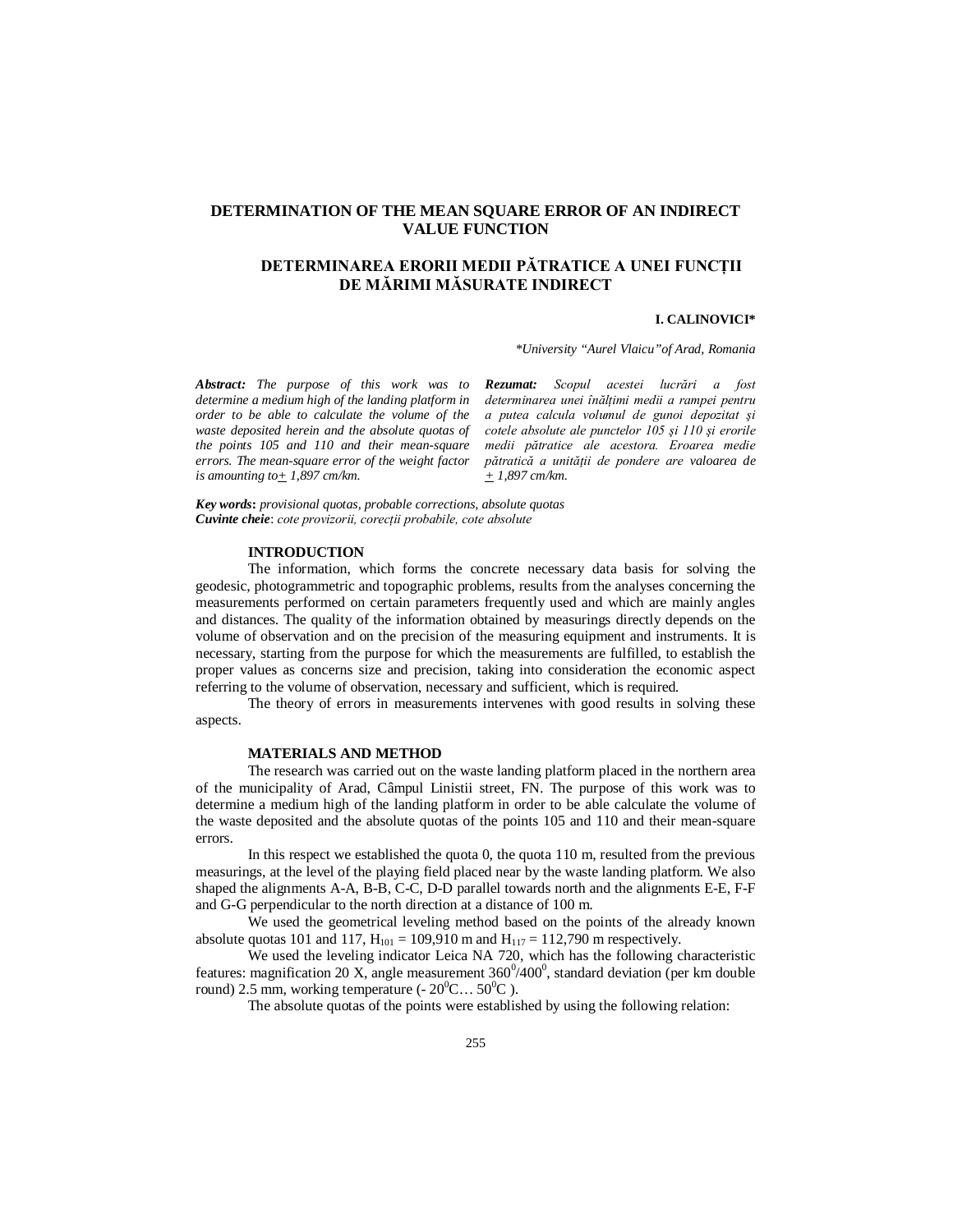$$
H_{105} = H_{105}^{0} + x_1
$$
  
\n $H_{110} = H_{110}^{0} + x_2$ , were

 $H_{105}$ ,  $H_{110}$  = the absolute quotas of the points 105 and 110;  $H_{105}$ <sup>0</sup>,  $H_{110}$ <sup>0</sup> = the provisional quotas of the points 105 and 110;

 $x_1, x_2$  = the probable corrections of the points 105 and 110.

The provisional quotas were established by using the following relation:

$$
H_{105}^{0} = H_{101} + h_1
$$
  
\n $H_{110}^{0} = H_{117} - h_3$ , were

 $H_{101}$ ,  $H_{117}$  = the absolute quotas of the points 101 and 117. On the basis of these relations we can write the following equations:

$$
H_{10s}^{0} + x_{1} - (H_{101} + h_{1}) = V_{1}, \text{ with the weight } p_{1} = \left(\frac{m_{0}}{m_{0}\sqrt{s_{1}}}\right)^{2}
$$
  

$$
H_{110}^{0} + x_{2} - (H_{10s}^{0} + x_{1} - h_{2}) = V_{2}, \text{ with the weight } p_{2} = \left(\frac{m_{0}}{m_{0}\sqrt{s_{2}}}\right)^{2}
$$
  

$$
H_{117} - (H_{110} + x_{2} + h_{3}) = V_{3}, \text{ with the weight } p_{3} = \left(\frac{m_{0}}{m_{0}\sqrt{s_{3}}}\right)^{2}, \text{ were}
$$

 $h_1$ ,  $h_2$ ,  $h_3$  = the level differences between the points;

 $m_0$  = the mean-square error of the weight factor;

 $s_1$ ,  $s_2$ ,  $s_3$  = the distances between the points.

Taking into consideration the existing relations we can write the following equations:  $-1$   $\bar{v}$ 

$$
x_1 + 1_1 = v_1
$$
  
\n
$$
x_1 - x_2 + 1_2 = V_2
$$
  
\n
$$
x_2 + 1_3 = V_3
$$
, were  
\n
$$
1_1 = H_{101} + h_1 - H_{105}^0
$$
  
\n
$$
1_2 = H_{105} + h_2 - H_{110}^0
$$
  
\n
$$
1_3 = H_{117} + h_3 - H_{110}^0
$$

### **RESULTS AND DISCUSSION**

Table 1 presents the calculus of the parameters and absolute terms of the system of standard equations.

| m |  |
|---|--|
|---|--|

| The calculus of the coefficients and absolute terms of the system of standard equations |  |  |  |    |    |  |  |  |
|-----------------------------------------------------------------------------------------|--|--|--|----|----|--|--|--|
| Crt. nr.                                                                                |  |  |  |    |    |  |  |  |
|                                                                                         |  |  |  |    |    |  |  |  |
|                                                                                         |  |  |  |    |    |  |  |  |
|                                                                                         |  |  |  |    |    |  |  |  |
|                                                                                         |  |  |  |    |    |  |  |  |
|                                                                                         |  |  |  |    |    |  |  |  |
|                                                                                         |  |  |  |    |    |  |  |  |
|                                                                                         |  |  |  | 18 | 18 |  |  |  |
|                                                                                         |  |  |  |    | 20 |  |  |  |

The calculus of the coefficients and absolute terms of the system of standard equations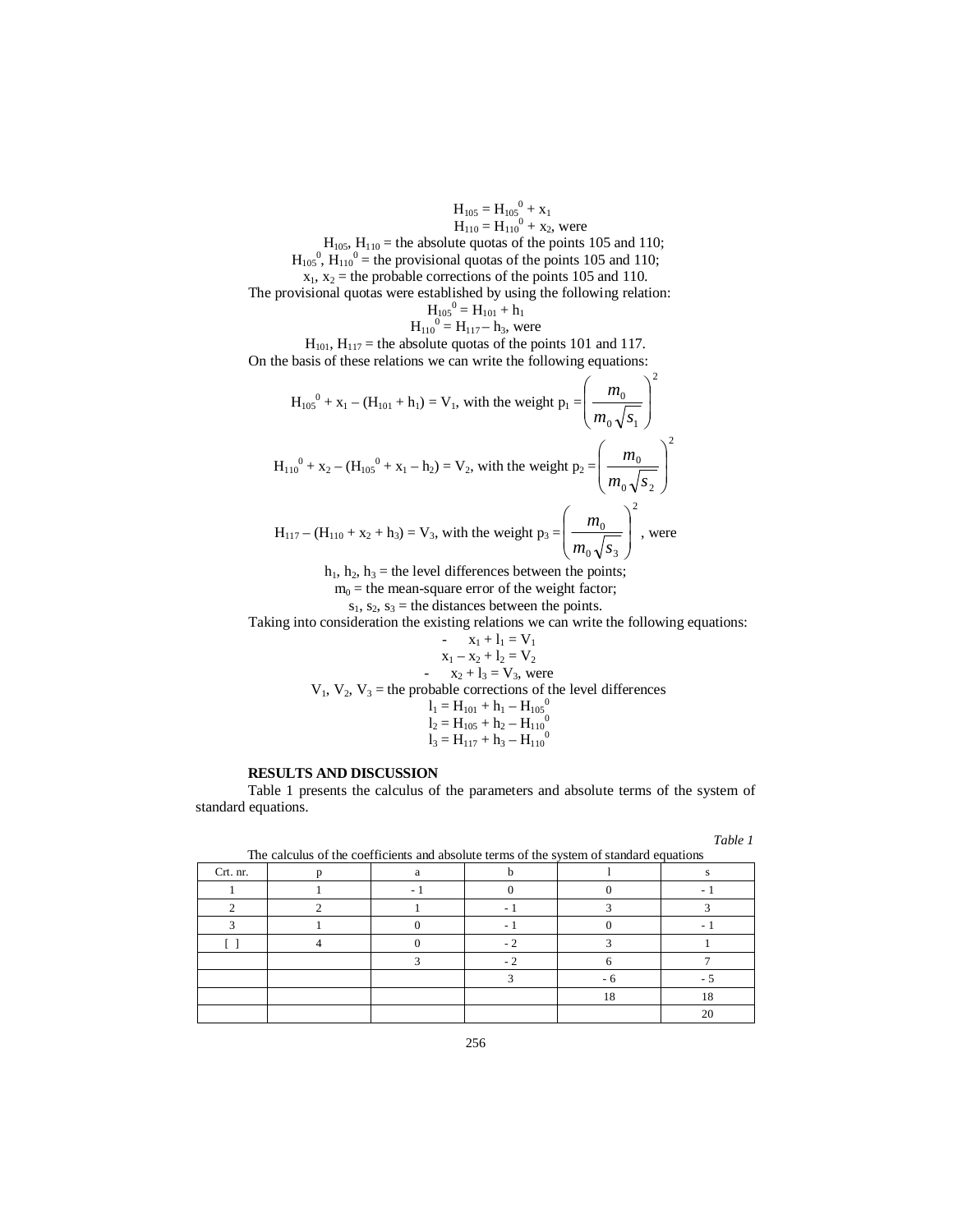Taking into consideration the data obtained in the previous scheme it results the following system of standard equations:

$$
3x_1 - 2x_2 + 6 = 0
$$
  
- 2x<sub>1</sub> + 3x<sub>2</sub> - 6 = 0

The system of equations was solved by using the successive reduction method, according to the scheme presented in table 2.

*Table 2*

| Symbol | a]                       | $b$ ]     |           | sl         |                  |                          |
|--------|--------------------------|-----------|-----------|------------|------------------|--------------------------|
| a      |                          | $-2$      |           |            |                  |                          |
|        | $\overline{\phantom{a}}$ | 0,6666    | $-2$      | $-2,3333$  | 0,3333           |                          |
| b.     | $X_1 = -1,1999$          |           | - 6       | - 5        |                  | $\overline{\phantom{a}}$ |
|        |                          | $-1,3332$ |           | 4,6666     | $-0,6666$        |                          |
|        |                          | 0,6668    | - 2       | $-0,3334$  | $-0,6666$        |                          |
|        |                          | - 1       | 1,9999    | 0,2000     | 0,3999           | 0,5999                   |
|        | $X_2 = 0,4000$           |           |           | 18         | $Q_{11} = 0,200$ | $Q_{22} = 0,5999$        |
|        |                          |           | $-12$     | $-13,9998$ |                  |                          |
|        |                          |           | $-2,3998$ | $-0,400$   |                  |                          |
|        |                          |           | 3,6002    | 3,6002     |                  |                          |

The scheme for solving the system of standard equations

The absolute quotas of the points 105 and 110 were established by using the following relations:

 $H_{105} = H_{105}^0 + x_1 + m_{x1} = 111.470 - 1.1999 = 110.280$  m  $+ 0.848$  cm  $H_{110} = H_{110}^{0} + x_2 + m_{x2} = 113.910 + 0.4 = 114.310 m + 1.469 cm$ 

$$
m_{x1} = \pm m_0 \sqrt{Q_{11}} = \pm 0.848
$$
 cm

$$
m_{x2} = \pm m_0 \sqrt{Q_{22}} = \pm 1.469
$$
 cm

The mean-square errors of the weight unit were established as follows:

$$
m_0 = \pm \sqrt{\frac{3,6002}{3-2}} = \pm 1,897 \text{ cm} / \text{ km}.
$$

#### **CONCLUSIONS**

The quality of the information obtained by measurements directly depends on the volume of observation and on the precision of the measuring equipment and instruments.

The research was carried out on the waste landing platform from the municipality of Arad with a view to establish its medium high and to calculate the volume of the waste deposited in the respective area.

We used the geometrical levelling method based on the points of the already known absolute quotas 101 and 117,  $H_{101} = 109,910$  m and  $H_{117} = 112,790$  m respectively. The system of equations was solved by using the successive reduction method. The mean-square error of the weight unit is amounting to  $+1,897$  cm / km.

The mean-square error of the weight unit is amounting to  $\pm$  0,848 cm and  $\pm$  1,469 cm.

#### **LITERATURE**

1. CALINOVICI, I., Establishing a normal system of equations in indirect measurements of same precision, 42nd Croatian & International Symposium on Agriculture, Opatija-Croatia, February 13-16, 2007, pg. 319-321.

2. CĂLINA, A., CĂLINA JENICA, MUSTAŢĂ, I., CALINOVICI, I., MILUŢ, M., Engineering topography,Reduta Publishing House, Craiova, 2003, pg. 33-83 .